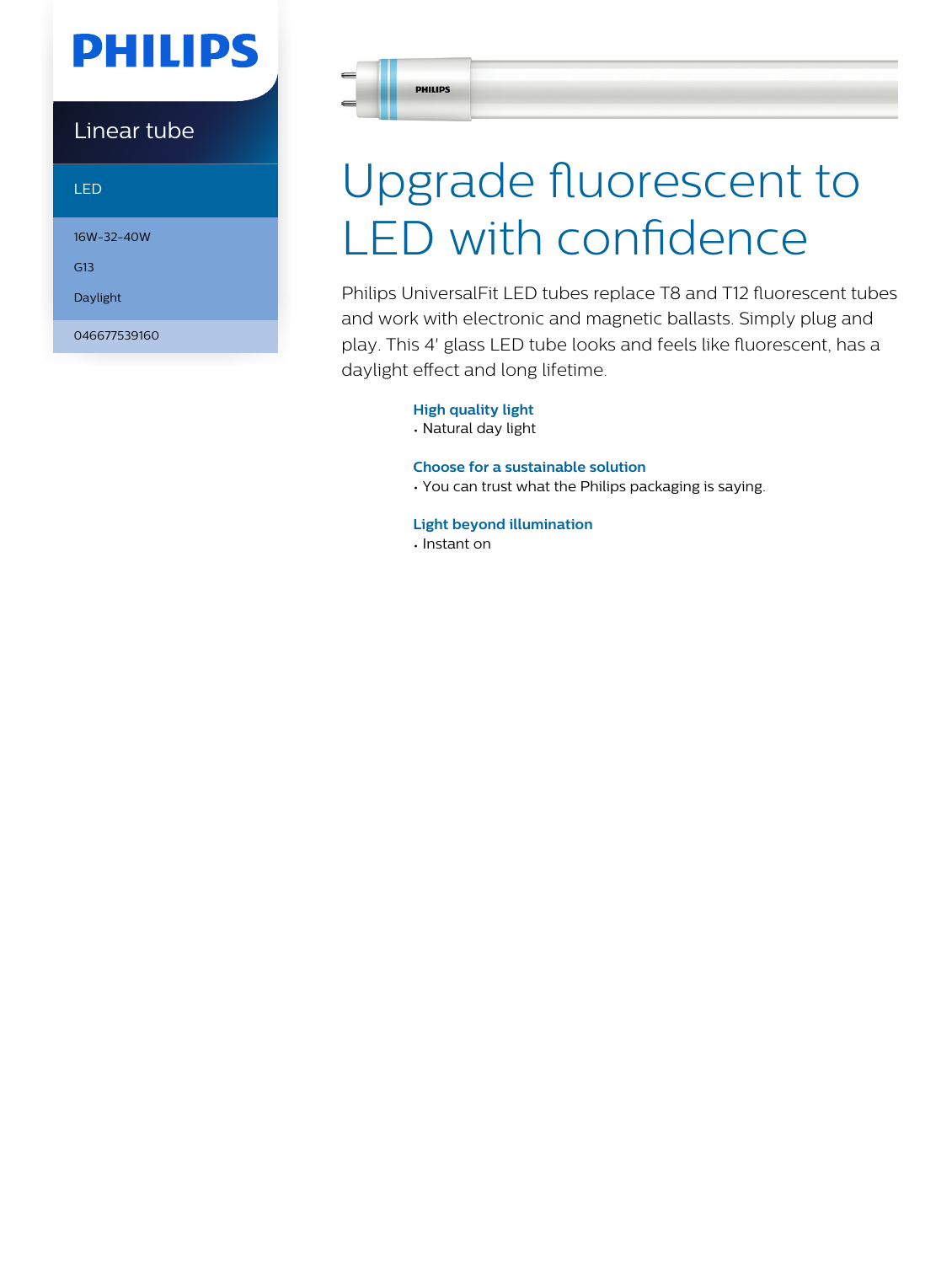### 046677539160

## **Highlights**



**Natural day light** This bulb has a color temperature of 5000K, creating a lighting effect that is very close to that of natural daylight. Natural daylight helps with focus and making details easier to see.

#### **No UV or IR**

The beam of light is free of infra-red meaning no heat is radiated, and no ultra-violet light means that fabric and items under this light wonφat fade.

#### **Instant on**

## **Specifications**

#### **Bulb characteristics**

- Dimmable: Non Dimmable
- Intended use: Indoor
- Lamp shape: Linear tube
- Socket: G13
- Technology: LED
- Lamp shape code: T8
- Control: On/off switch

#### **Bulb dimensions**

- Height: 121.23 cm
- Weight: 0.2 kg
- Width: 2.78 cm

#### **Durability**

- Average life (at 2.7 hrs/day): 37 year(s)
- Lumen maintenance factor: 70%
- Nominal lifetime: 36,000 hour(s)
- Number of switch cycles: 50,000

#### **Light characteristics**

- Application: Task lighting
- Beam angle: 240 degree(s)
- Color consistency: 5 SDCM
- Color rendering index (CRI): 80
- Color temperature: 5000 K
- Light Color Category: Daylight
- Nominal luminous flux: 1800 lumen
- Starting time: <0.5 s
- Warm-up time to 60% light: Instant full light

#### **Miscellaneous**

• EyeComfort: Yes

#### **Other characteristics**

- Lamp current: 110~600 mA
- Efficacy: 112 lm/W

#### **Packaging information**

- Product family: UniversalFit
- EAN: 046677539160
- EOC: 539163
- Product title: 16T8/LED/48-850/ UF18/G 5/2 FB

#### **Power consumption**

- Power factor: >0.9
- Voltage: 40-330 V
- Wattage: 16 W
- Wattage equivalent: 32-40 W

#### **Product dimensions & weight**

• Length: 121.23 cm

#### **Rated values**

- Rated beam angle: 240 degree(s)
- Rated lifetime: 36,000 hour(s)
- Rated luminous flux: 1800 lumen
- Rated power: 16 W

#### **Technical specifications**

• Frequency: 50-120000 Hz